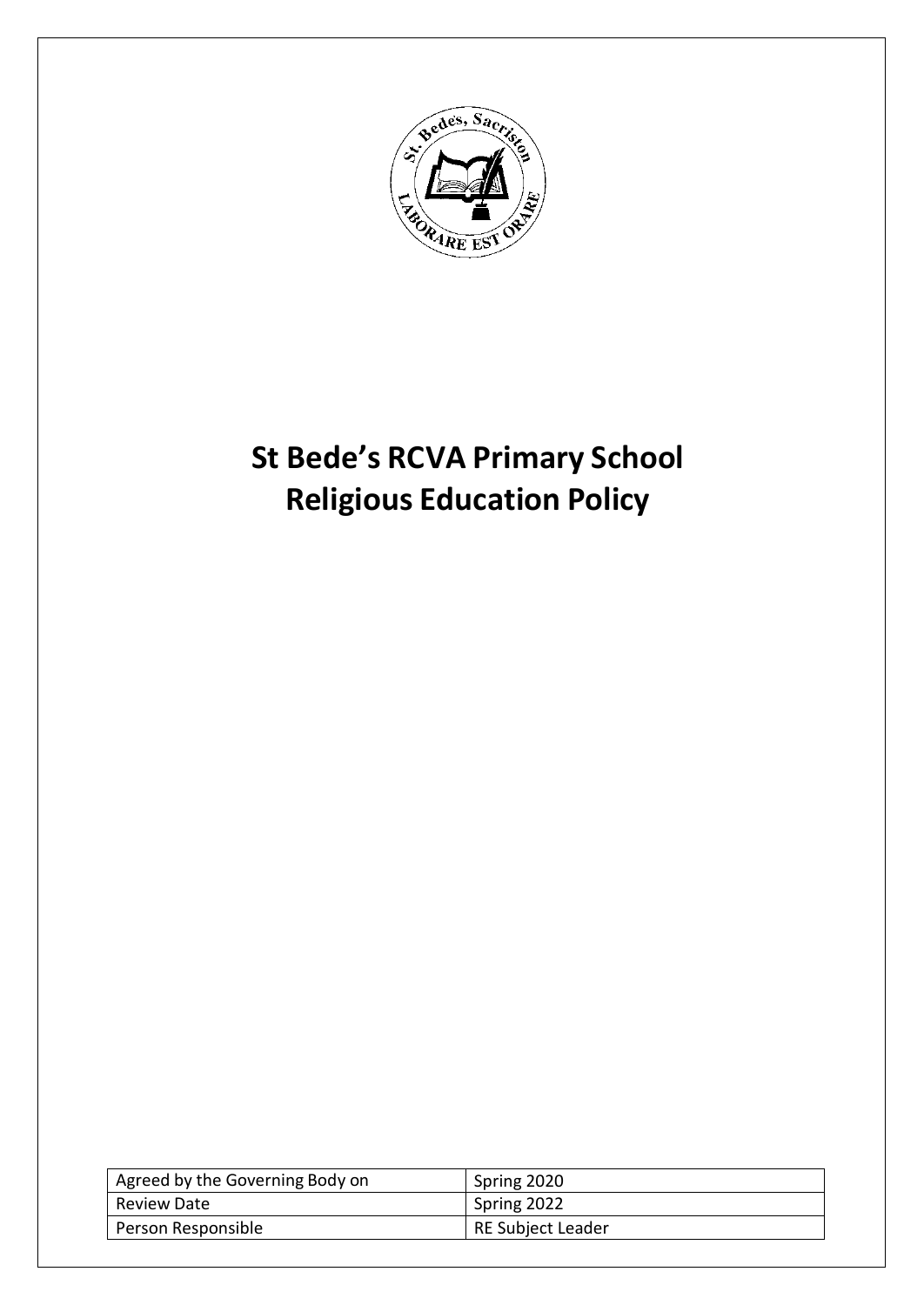# **St. Bede's RC Primary Policy for Religious Education**

#### **Mission Statement**

'The purpose of this school is to lead children to that place within them only God can fill'

#### **Rationale of Religious Education**

- $\sim$  Religious Education is central to the educative mission of the Church. *'At the heart of Catholic education lies the Christian vision of the human person. This vision is expressed and explored in Religious Education.' <sup>1</sup>*
- Religious Education is 'the core of the core curriculum.' *'Therefore Religious Education is never simply one subject among many, but the foundation of the entire educational process. The beliefs and values studied in Catholic religious education inspire and draw together every aspect of the life of a Catholic school….. All pupils have the right to receive an overall education which will enable them, in the light of the faith of the Church, to engage with the deepest questions of life and find reasons for the hope which is within them. Religious Education is, then, the core subject in a Catholic school.' 1*
- Religious Education is the systematic study of the teaching of the Church and the mystery of Christ and is a rigorous academic subject in its own right. *Religious Education is regarded as an academic discipline with the same systematic demands and the same rigour as other disciplines.* <sup>2</sup> As such it is to be taught, developed and resourced with the same commitment as any other subject.

*"Excellence in religious education, then, will be characterised by a clarity of succinct religious learning objectives and of key content, by appropriate methodologies, rigour, richness of resources, achievement of identified outcomes and accurate methods of assessment. Classroom RE will be a challenging educational engagement between the pupil, the teacher and the authentic subject material."* <sup>3</sup>

- Whilst evangelisation and catechesis are happening in our school for some pupils, the specific contribution Religious Education makes to the Catholic Life of the school is primarily educational and will be planned, taught, assessed and monitored with the same rigour as other curriculum subjects.
- The outcome of Classroom Religious Education is: *"religiously literate and engaged young people who have the knowledge, understanding and skills – appropriate to their age and capacity – to reflect spiritually, and think ethically and theologically, and who are aware of the demands of religious commitment in everyday life"*. 4

<sup>&</sup>lt;sup>1</sup> Religious Education in Catholic Schools, Bishops' Conference of England and Wales, 2000, para 4

<sup>&</sup>lt;sup>2</sup> Religious Education Curriculum Directory, Department of Catholic Education and Formation, Bishops' Conference of England and Wales, 2012, p.3

<sup>&</sup>lt;sup>3</sup> Religious Education in Catholic Schools, Bishops' Conference of England and Wales, 2000, para 7

<sup>4</sup> Religious Education Curriculum Directory, Department of Catholic Education and Formation, Bishops' Conference of England and Wales, 2012, p.6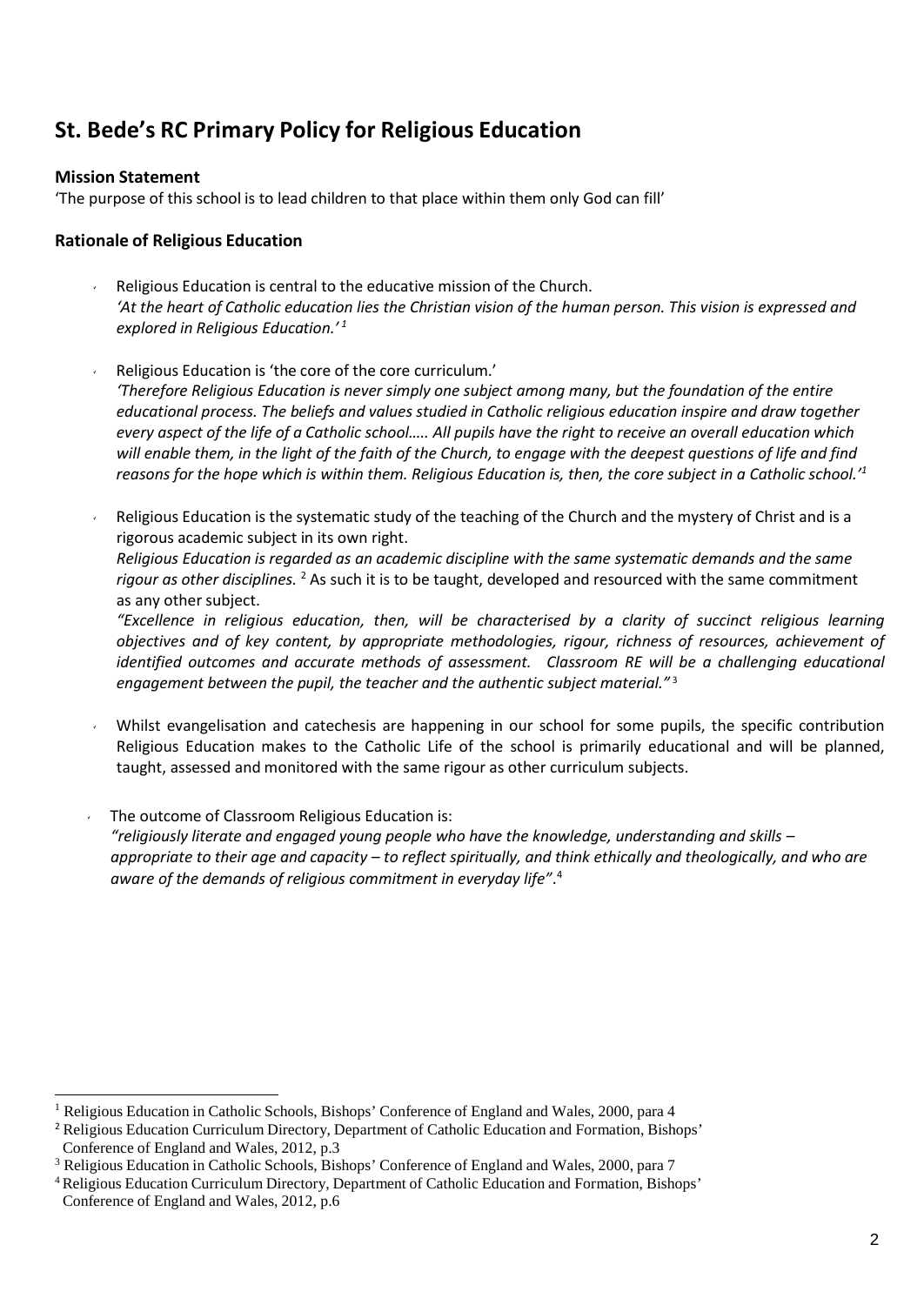# **The Aims of Religious Education as stated in the RE Curriculum Directory are:**

- *To present engagingly a comprehensive content which is the basis of knowledge and understanding of the Catholic faith;*
- *To enable pupils continually to deepen their religious and theological understanding and be able to communicate this effectively;*
- *To present an authentic vision of the Church's moral and social teaching so that pupils can make a critique of the underlying trends in contemporary culture and society;*
- *To raise pupils' awareness of the faith and traditions of other religious communities in order to respect and understand them;*
- *To develop the critical faculties of pupils so that they can relate their Catholic faith to daily life;*
- *To stimulate pupils' imagination and provoke a desire for personal meaning as revealed in the truth of the Catholic faith;*
- *To enable pupils to relate the knowledge gained through Religious Education to their understanding of other subjects in the curriculum;*
- *To bring clarity to the relationship between faith and life, and between faith and culture. 5*

#### **Religious Education - Curriculum Time Allocation**

10% of curriculum time is allocated to Religious Education. This does not include Collective Worship.

#### **Programme of Study**

To fulfil the above aims and to address the four areas of study outlined in the Religious Education Curriculum Directory, 2012 – Revelation, Church, Celebration and Life in Christ - the 'Come and See' programme is used in our school, supported by a range of other resources.

#### **Process**

Religious Education is taught through the process of *Explore, Reveal, Respond.* This follows the pattern of: the human **search** for meaning, God's initiative in **Revelation** and the **response** in faith. This pattern is outlined both in the Catechism of the Catholic Church and in the Curriculum Directory.

As the Directory states:

*'Teaching in Religious Education ….should help people be attentive to the meaning of their experiences, illumined by the light of the Gospel, so that they may respond to God more fully. Experience can also make the Christian message more intelligible.' 6*

# **Methodology**

A variety of teaching and learning strategies will be used from across the curriculum adapted appropriately to the needs and learning styles of pupils.

#### **Inclusion and Equality**

All pupils in our school, irrespective of ability, faith and background will have appropriate differentiated access to the Religious Education programme.

The governing body have wider responsibilities under the Equalities Act 2010 and will ensure that our school strives to do the best for all of the pupils, irrespective of disability, educational needs, race, nationality, ethnic or national origin, sex, gender identity, religion or sexual orientation or whether they are looked after children.

<sup>5</sup> Religious Education Curriculum Directory, Department of Catholic Education and Formation, Bishops' Conference of England and Wales, 2012, p.6

<sup>6</sup> Religious Education Curriculum Directory, Department of Catholic Education and Formation, Bishops' Conference of England and Wales, 2012, p.7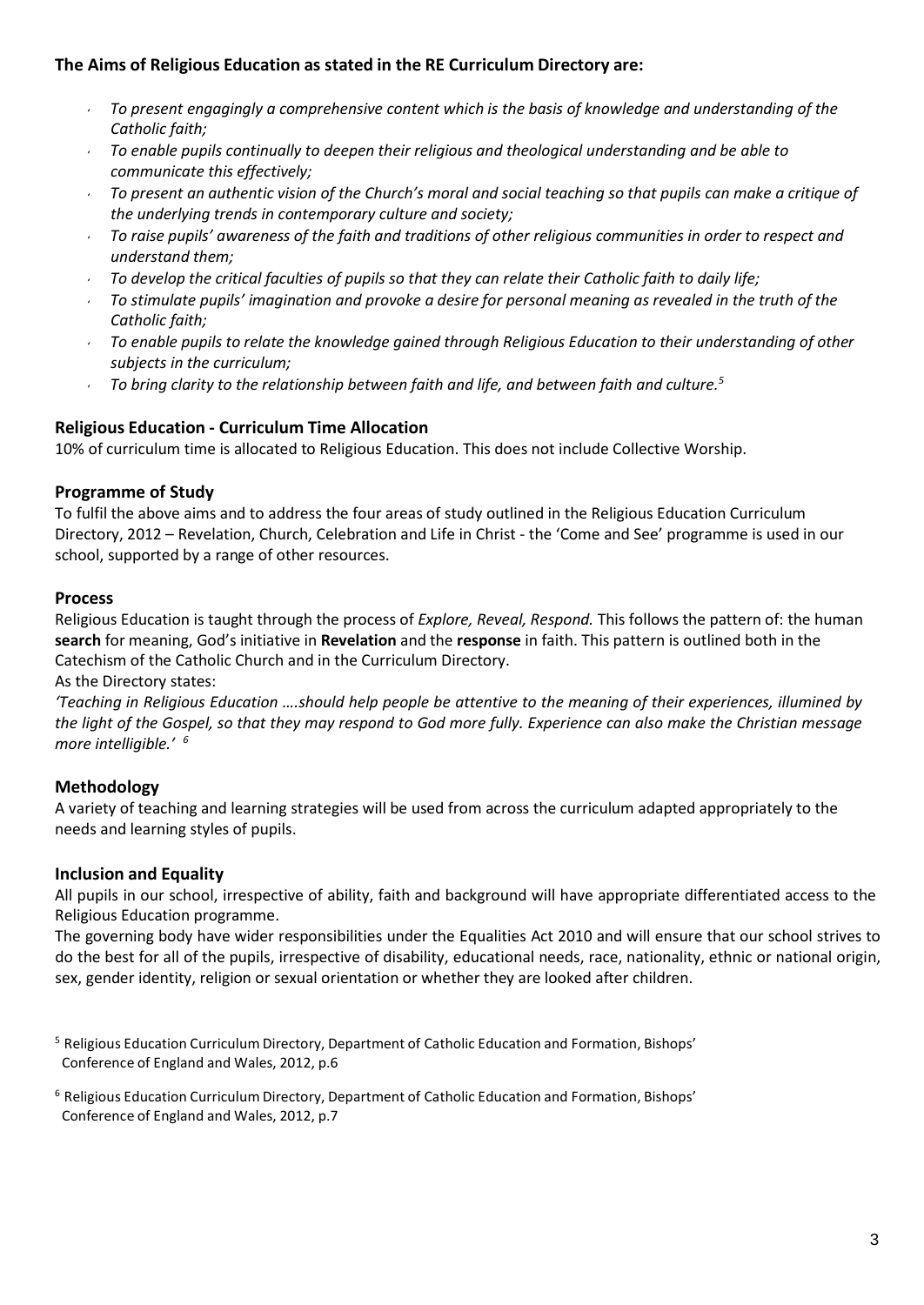# **Right of withdrawal from RE**

Parents have the right of withdrawal from RE for their children. The school has a separate Policy for the Withdrawal from RE.

# **Other Religions**

Two other religions are taught from EYFS to Year 6 following the programme of study in 'Come and See'. These are Judaism, which is taught in the Autumn, and Islam*,* which is taught either in the Spring or Summer. At least one week's teaching and learning time per year is given to each.

### **Assessment, Monitoring, Recording and Reporting**

- Assessment of standards is carried out according to Diocesan guidelines using Age Related Standards.
- Each teacher records individual pupils' progress by highlighting achieved standards on a grid in RE books. The highlighting is in pink, green and yellow to identify which term each standard was achieved..

An in - house moderation meeting is held annually in the spring term, and this is supported by inter school moderation with linked schools in our cluster.

 Examples from books across different abilities in each class in the school are presented for Diocesan Moderation at RE Coordinators' Moderation meetings in the summer term.

- Monitoring of teaching and learning is carried out across the year. Lesson observations are undertaken in in the summer term, while monitoring of books and planning takes place in the autumn term. Co-ordinator subject monitoring takes place during the spring term.
- Achievement is recorded and tracked by each class teacher, using the SIMs system, and an overview of all children is held by the RE Coordinator.
- **Progress and achievement in Religious Education is reported to parents/carers in a written report at the end** of each academic year, while termly progress is provided using progress and attainment reports,
- Progress and achievement in Religious Education is reported to Governors during the autumn term governing body meeting.

# **Management of the Subject**

*Mrs Diane Spratt*, the Co-ordinator/Subject Leader has responsibility for leading, managing and supporting the delivery of and training in Religious Education. *(see attached job description)*

# **Policy Monitoring and Review**

This policy will be monitored, evaluated and reviewed by *RE Coordinator, in consultation with the whole staff* and will updated every 2 years.

Next review will be Summer 2022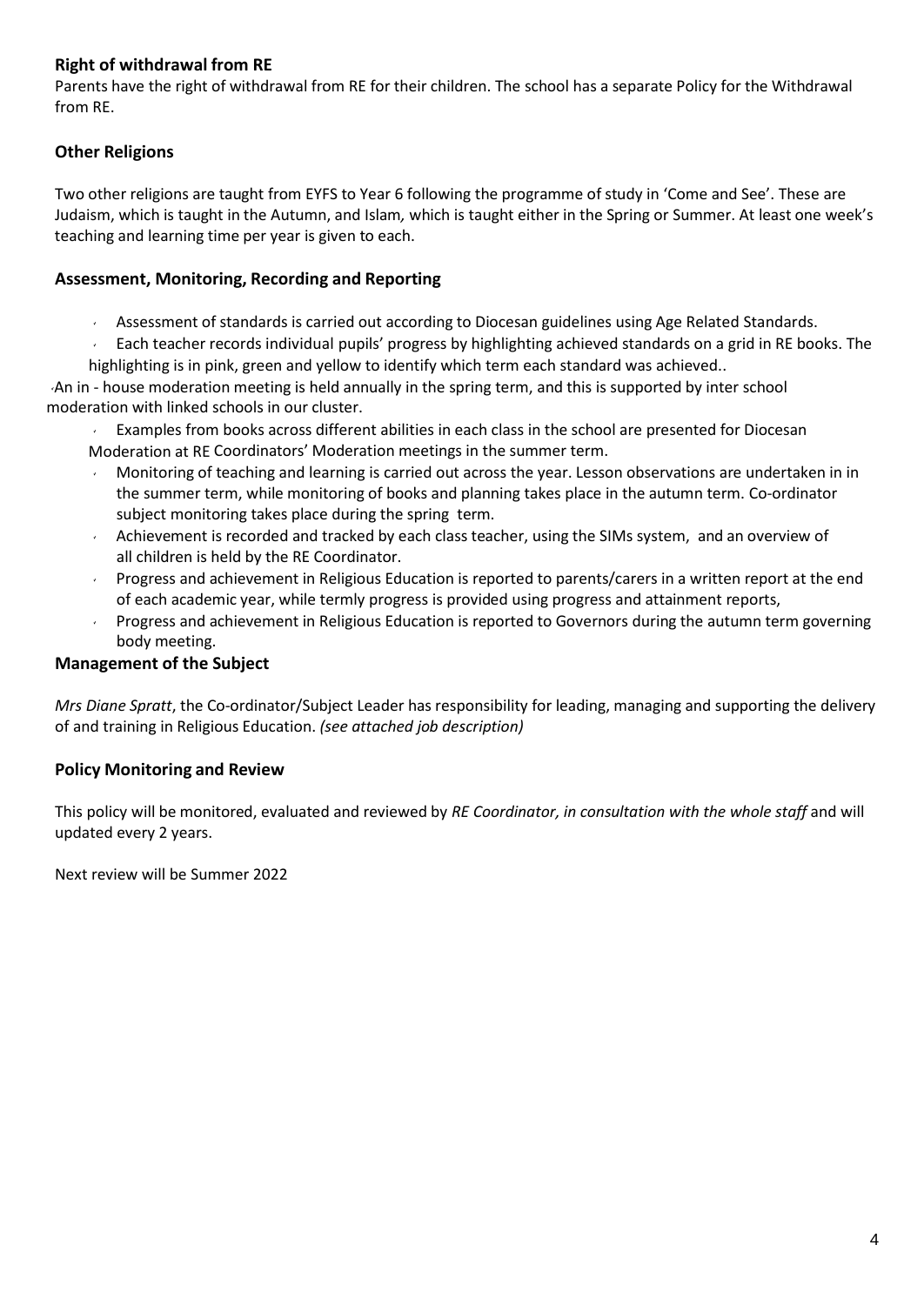#### **APPENDIX 1**

# DIOCESE OF Hexham & Newcastle - DEPARTMENT FOR EDUCATION

#### Primary RE Co-ordinator Job Description

- To be responsible to the Headteacher and colleagues for the monitoring of teaching, assessment and planning of Religious Education based on the development of the children at each stage. Monitoring occurs in order to support staff and should include classroom observation, book scrutiny, planning and discussion with pupils.
- To manage resources and facilities for Religious Education.
- To liaise with the Diocesan Department for Education particularly through attendance at the Co-ordinators' meetings, and inform the Headteacher and colleagues of current standards and developments within Religious Education.
- To attend appropriate In-service training for Religious Education, keep up-to-date with current developments and feed these developments back to staff.
- To advise individual colleagues and induct new members of staff as required on the Religious Education process and teaching methods.
- To set up and maintain a portfolio of work in order to monitor progression and continuity. Samples of work should reflect the appropriate Attainment target strands and levels.
- Attend annual diocesan moderation meetings with the school portfolio.
- To track data and use this, in consultation with the Headteacher, to set realistic targets in RE.
- To ensure that cross-curricular concerns such as literacy skills, multi-cultural issues, equal opportunity, the use of Information Technology and PHSE are reflected in Religious Education.
- In consultation with the Headteacher to communicate with parents, governors and the parish community regarding issues associated with Religious Education.
- In consultation with the Headteacher to communicate with parents, governors and the parish community regarding issues associated with Religious Education.
- To liaise with other primary and secondary colleagues.
- To maintain a Subject Leader's file containing:
	- 1. The Religious Education Policy and Guidelines
	- 2. Medium term plans which represent schemes of work in school.
	- 3. Assessment and monitoring procedures for teaching and learning and evidence of that monitoring.
	- 4. Audits and reports to Headteacher about progress made in RE.
	- 5. A record of Staff Professional Development in RE